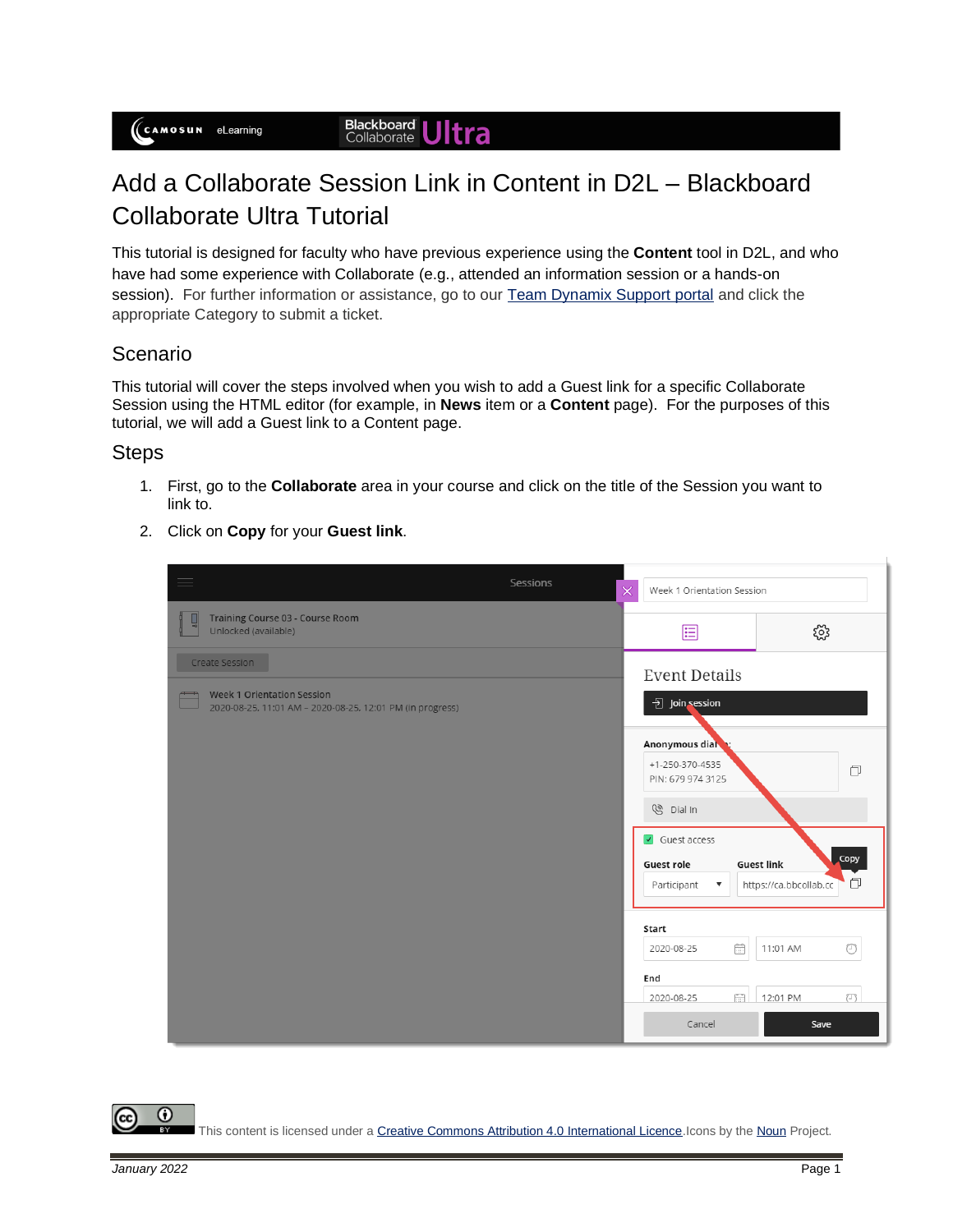- 3. Go the **Content** tool in your D2L course.
- 4. Click on the title of the Module you want to add the Collaborate session link to, or create a New Module.
- 5. Click **New** and select **Create a File.**

|                                         |              | Training Course 03 Course Home My Tools v Collaborate Course Media My Media Edit Course |
|-----------------------------------------|--------------|-----------------------------------------------------------------------------------------|
| Search Topics                           | Q            | Week $1 \times$<br><b>Print</b><br>Settings                                             |
| 호<br>Overview                           |              | Add dites and restrictions                                                              |
| Bookmarks                               |              | Add a description                                                                       |
| Course Schedule                         | $\mathbf{1}$ | <b>Bulk Edit</b><br>Add Existing Activities V<br>New $\vee$                             |
| Table of Contents                       | 6            | Upl ad Files<br>Vide or Audio                                                           |
| $\ddot{\text{ii}}$ Week 1               |              | Create a File<br>I drop files here to create and update topics                          |
| ÷.<br>Sample Module 1                   | $4 -$        | Create a Link                                                                           |
| Ħ.<br>Kaltura Videos                    | $\mathbf{1}$ | Add from Manage Files                                                                   |
| ePortfolio Guides and<br>õ<br>Templates |              | New SCORM/xAPI Object<br>New Assignment                                                 |
|                                         |              | New Checklist                                                                           |

6. Add a **Title**, then add contextual and/or instructional text into the HTML editor box. Put your cursor where you would like to add your link, and click **Insert Stuff**.

| Training Course 03 Course Home My Tools v Collaborate Course Media My Media Edit Course                                                                                                                                                                                                                               |  |
|-----------------------------------------------------------------------------------------------------------------------------------------------------------------------------------------------------------------------------------------------------------------------------------------------------------------------|--|
| Create a File in "Week 1"<br>En Browse for a Template<br>Week 1 Orientation in Collaborate<br><b>Hide from Users</b>                                                                                                                                                                                                  |  |
| $\sigma^{\!\mathcal{O}}$<br>亖<br>這<br>三<br>в<br>$\boldsymbol{I}$<br>⊻<br>D.<br>to.<br>Verdana<br>Font Size $\sim$<br>$\blacksquare$<br>Paragraph<br>$\check{~}$<br>$\overline{\phantom{a}}$<br>$\overline{\phantom{a}}$<br>$\checkmark$<br>÷<br><br>This veek we v<br>be meeting in Collaborate on Monday from 11-12. |  |
| A → の d X /                                                                                                                                                                                                                                                                                                           |  |
| <b>Save and Close</b><br>Save<br>Cancel                                                                                                                                                                                                                                                                               |  |

This content is licensed under [a Creative Commons Attribution 4.0 International Licence.I](https://creativecommons.org/licenses/by/4.0/)cons by th[e Noun](https://creativecommons.org/website-icons/) Project.

 $\odot$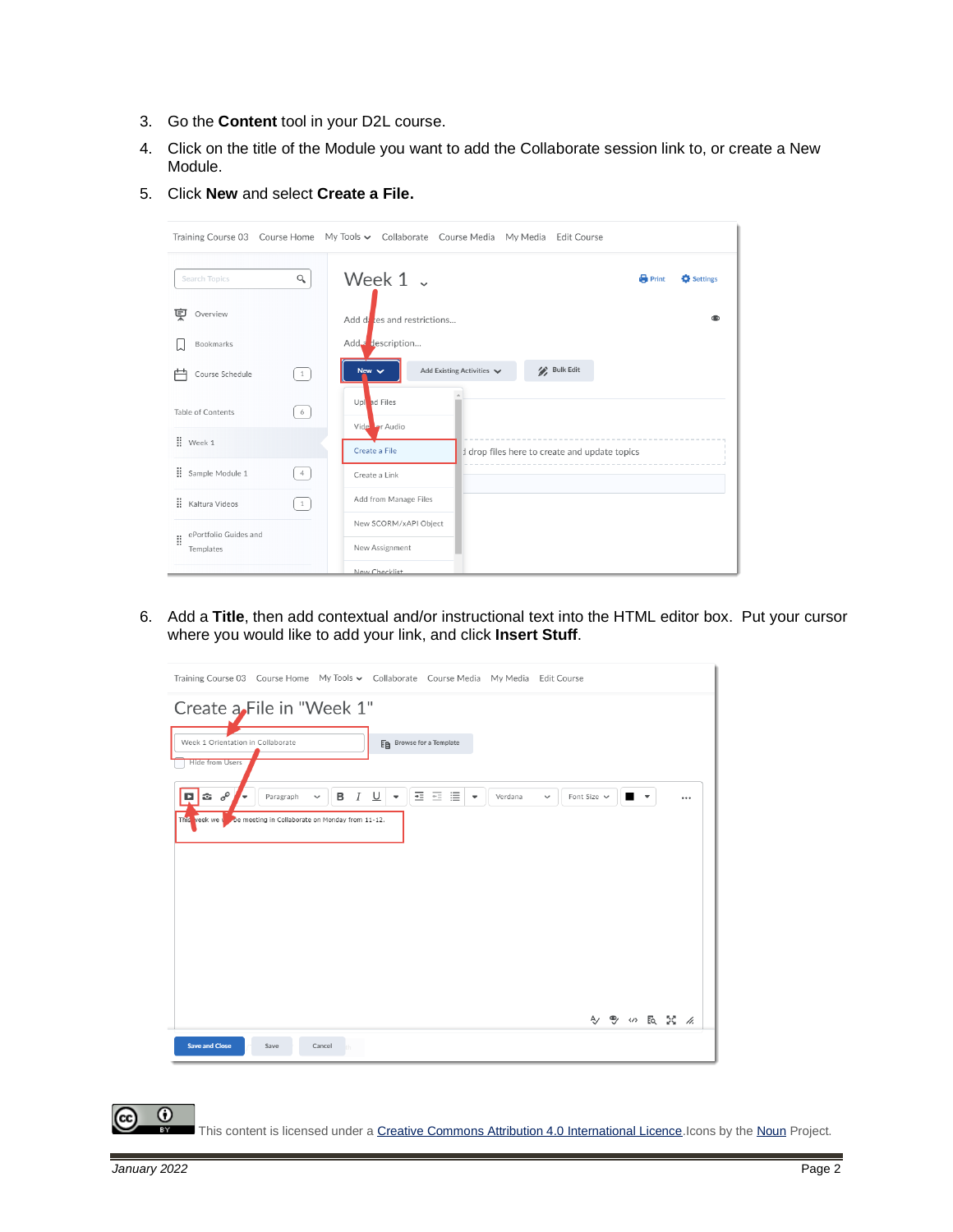7. In the Insert Stuff pop-up, select **Insert Link**.

|  | $\times$ |
|--|----------|
|  |          |
|  | >        |
|  | >        |
|  | >        |
|  | >        |
|  | >        |
|  | >        |
|  | ⋋        |
|  | >        |
|  | Y        |
|  |          |
|  | h.       |
|  |          |

8. Paste the Session Guest link into the box and click **Next**.



 $\overline{0}$ (cc This content is licensed under a Creative Commons Attribution 4.0 International Licence. Icons by th[e Noun](https://creativecommons.org/website-icons/) Project.